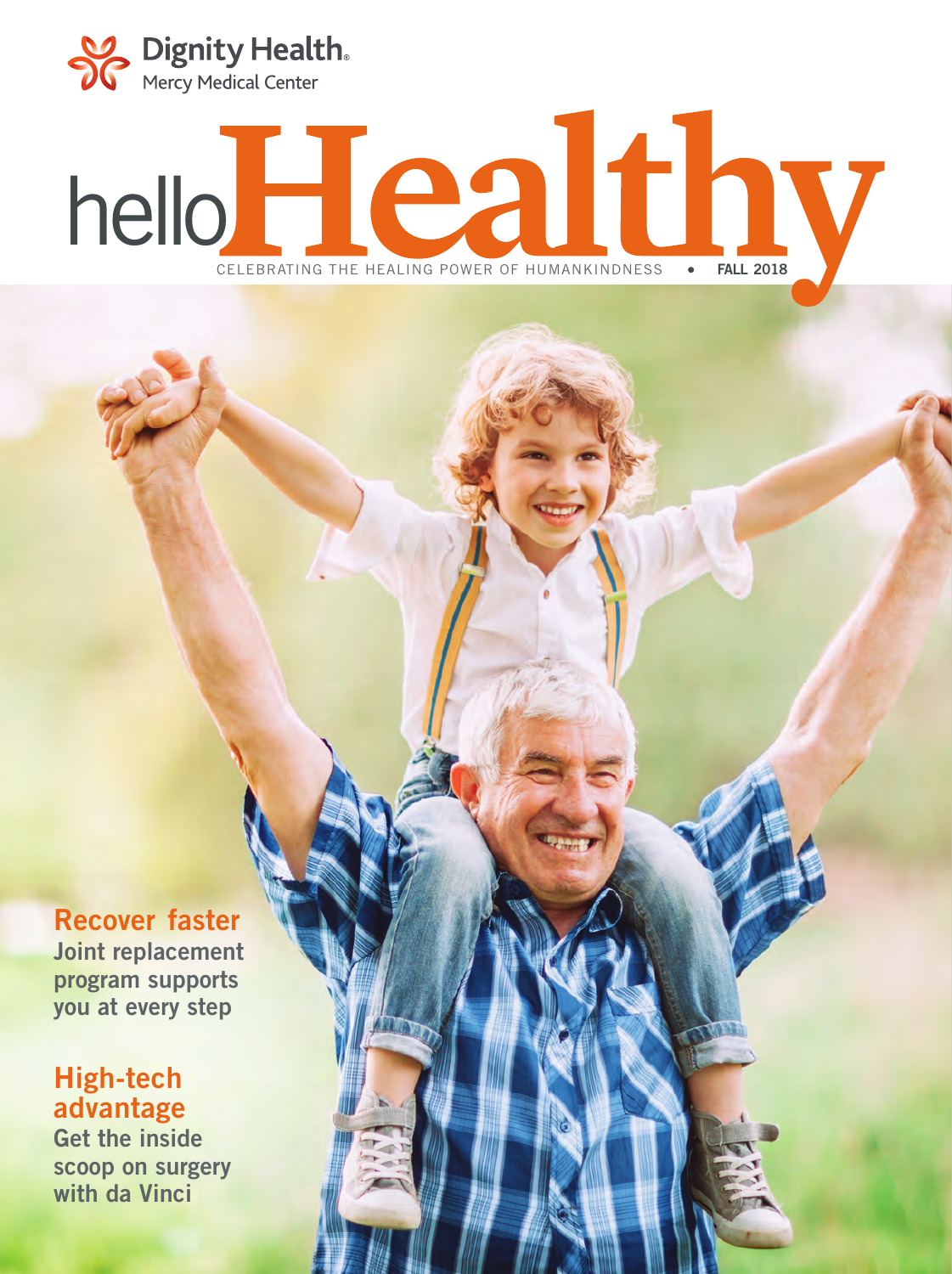<span id="page-1-0"></span>

#### FAMILY BIRTH CENTER

# Already great care, now even better

Congratulations—you're expecting! And whether your baby bump is barely showing or your due date is almost here, you want your baby's arrival to be filled with special moments.

And we want that for you too. In fact, that's the reason for some key changes at the Family Birth Center at

#### Dignity Health – Mercy Medical Center.

"Our wish is for you and your baby to have the best possible—and safest—beginning together," says Jessica Newton, RN, Clinical Manager of the Family Birth Center. Among the changes:



**Immediate snuggling for a least an hour.** Right after birth, your

baby will be placed skin to skin on your chest, as long as your baby isn't in distress.

Doctors call this uninterrupted time the "golden hour" because it helps babies adjust to the outside world and regulate their vital signs. It's also the best way for you and your baby to bond. And if you nurse, it helps breastfeeding get off to a smooth start.

"Our moms love this experience," Newton says. "It's even an option if you have a cesarean section."

**Naptime for moms and babies.** Between 2 and 4 p.m., we encourage you to ask friends and family other than your support person to give you private time with your baby. It's your choice, of course. But newborns often sleep in the afternoon, and you can nap too. That's a plus for all moms—and especially nursing ones, since a lack of solid sleep can affect milk production.

We'll also ensure our hospital staff doesn't disturb you, unless you need them, during this chance for some shut-eye.

#### **24/7 expertise.**

A boardcertified obstetrician is always available at the Family Birth Center in case of an emergency.

»More positive changes are coming to the Family Birth Center too. For instance, any pregnant woman past 20 weeks with a concerning symptom will soon be

able to bypass the emergency department (ED) and go directly to the Family Birth Center's OB ED, which will allow for even faster, safer care.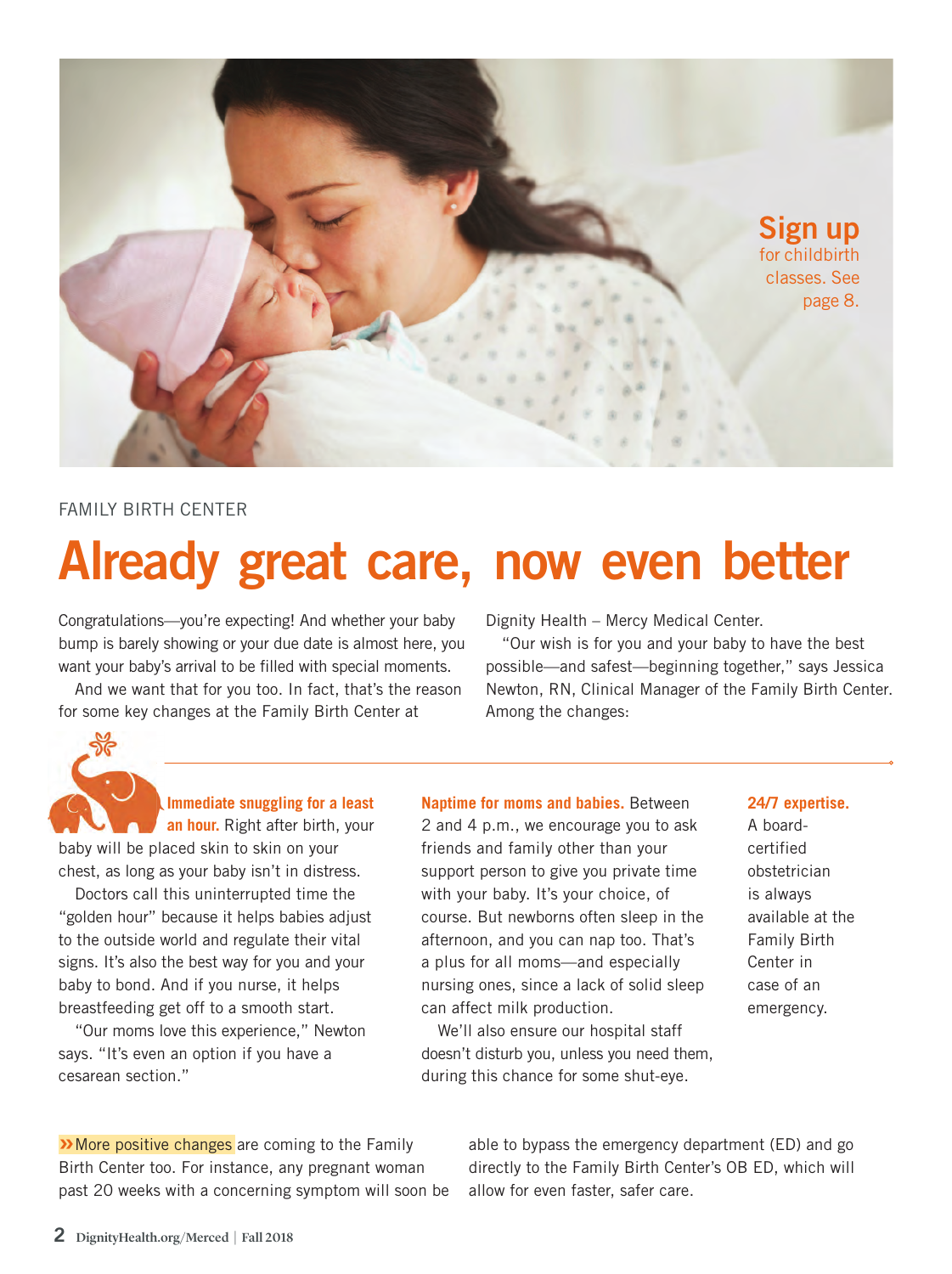



Congratulations to our first DAISY Award winner, Danielle Muratore, RN, pictured with Dignity Health – Mercy Medical Center President Chuck Kassis.

# Making a profound difference

DAISY recognizes extraordinary nurses

Nurses in Merced are being honored with The DAISY Award for Extraordinary Nurses® . The award is part of the DAISY Foundation's mission to recognize the extraordinary, compassionate care nurses provide patients and families every day. The first recipient of The DAISY Award at Dignity Health – Mercy Medical Center is Danielle Muratore, RN.

"We are proud to be among the health care organizations participating in The DAISY Award program," says Chief Nursing Officer Janet Ruscoe, RN, MSN. "Nurses are heroes every day. It's important that our nurses know their work is highly valued, and The DAISY Foundation provides a way for us to do that."

#### Honoring unsung heroes

The DAISY Foundation is a not-for-profit organization, established in memory of J. Patrick Barnes, who died from complications of an autoimmune disease. (DAISY is an acronym for Diseases Attacking the Immune System.) The care Barnes and his family received from nurses while he was ill inspired this unique means of thanking nurses for making a profound difference in the lives of patients and their families.

"When Patrick was critically ill, our family experienced firsthand the remarkable skill and care nurses provide patients every day and night," says Bonnie Barnes, FAAN, President and Co-Founder of The DAISY Foundation. "Yet these unsung heroes are seldom recognized for the superhuman, extraordinary, compassionate work they do. The kind of work the nurses at Mercy Medical Center are called on to do every day epitomizes the purpose of The DAISY Award."

Nurses may be nominated by patients, families, and colleagues. Recipients of The DAISY Award are chosen by a committee at Dignity Health – Mercy Medical Center. Awards are presented throughout the year at celebrations attended by the honoree's colleagues, patients, and visitors.

# **Hello humankindness<sup>®</sup>**

We hope you enjoy this issue of *HelloHealthy*. Comments about the publication can be directed to the Marketing and Communications Department: DIGNITY HEALTH – MERCY MEDICAL CENTER 333 Mercy Ave., Merced, CA 95340

*HelloHealthy* is published by Dignity Health – Mercy Medical Center to provide general health information. It is not intended to provide personal medical advice, which should be obtained directly from a health care provider. Models may be used in photos and illustrations.

2018 © Coffey Communications, Inc. All rights reserved.

#### **Marketing and Communications Department**

Robin Mangarin-Scott—Vice President, Strategic Marketing and Communications–Central California

Michelle Willow—Director of External Communications–Central California

Robert McLaughlin—Director of Marketing–Central California

Lindsey Wine—Communications Manager–Central California

Michelle Oliver—Marketing Manager–Central California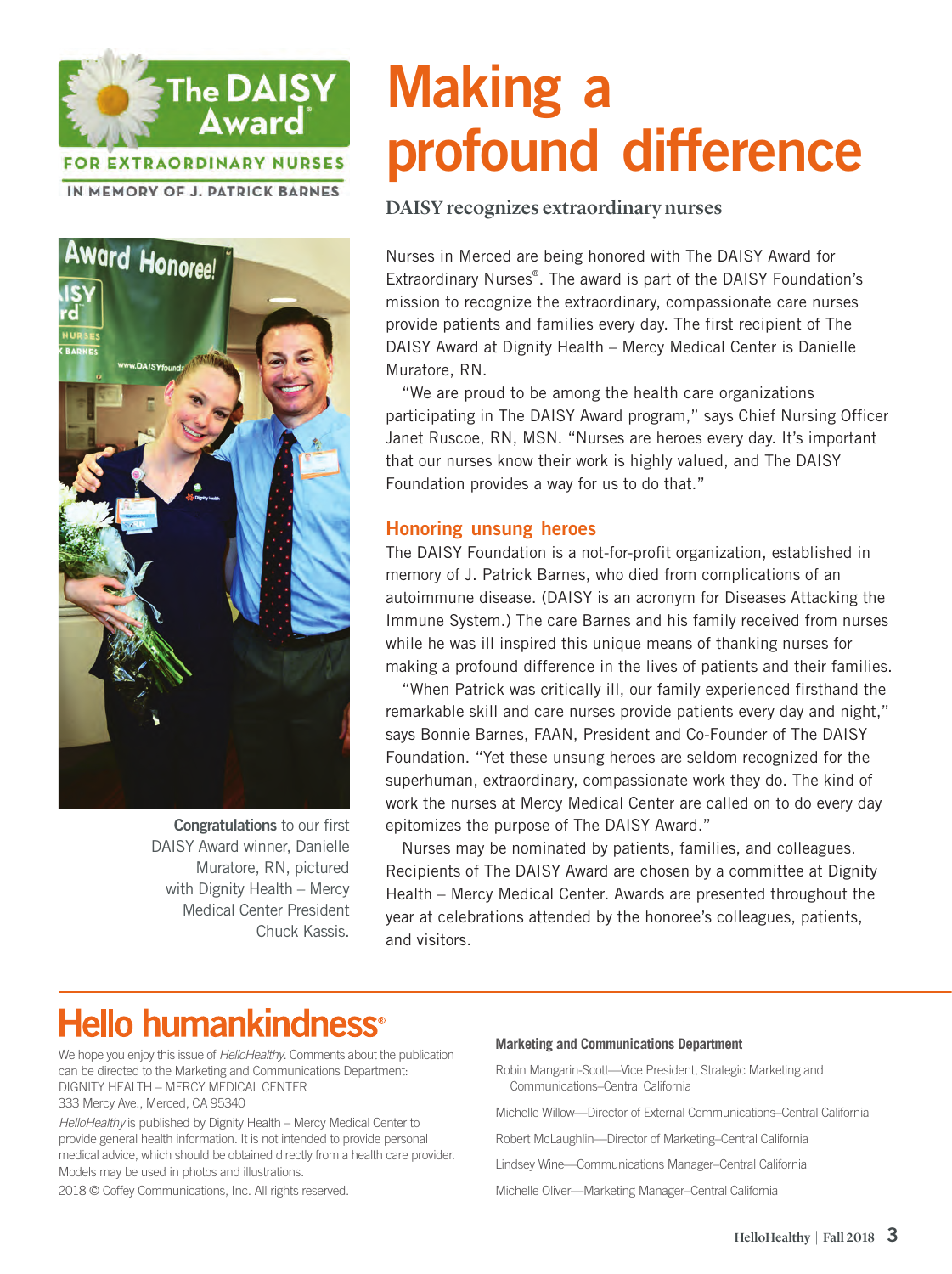<span id="page-3-0"></span>

# Get moving today!

Want to sign up for the Steps Program? Call our total joint program coordinator at 209.564.5667.



Medical Center has earned The Joint Commission's Gold Seal of Approval<sup>®</sup> for Advanced Certification for Total Hip and Total Knee Replacement.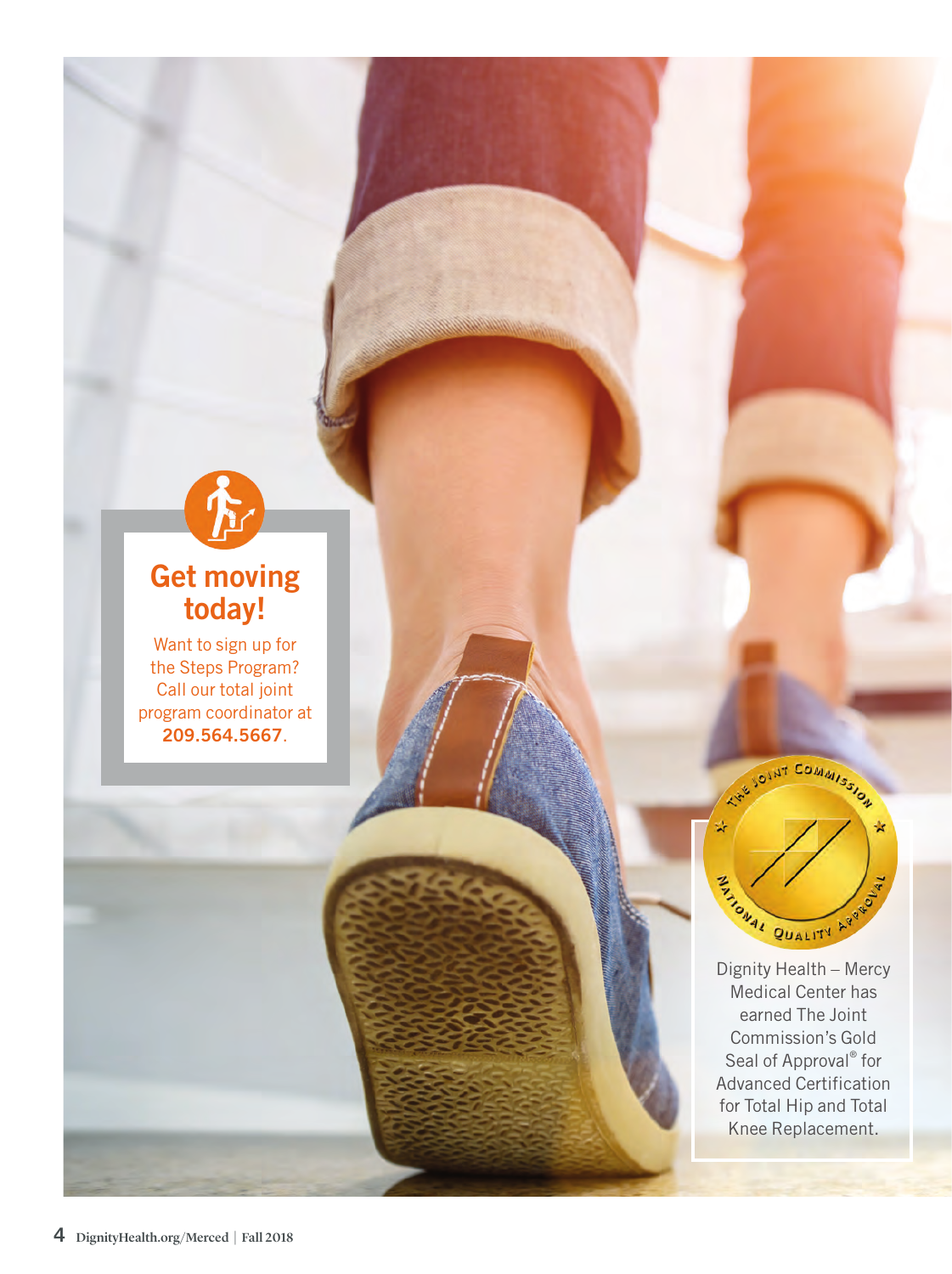# Step up to a better joint replacement experience

Unless you've had joint replacement surgery before, you don't know what to expect before and after the surgery. And yet that knowledge could help you have a more successful recovery.

That's why Dignity Health – Mercy Medical Center offers something called the Steps Program, which is designed for people having total hip or knee replacement surgery.

"We started the Steps Program because we felt like our patients needed to have information and education about what to expect during their joint-replacement experience," says Karen Montgomery, RN, Total Joint Program Coordinator at Dignity Health – Mercy Medical Center. "It takes a little of the mystery away."

#### What's involved

The first part of the Steps Program is a presurgery class held at the hospital. The classes are available in English and Spanish, and course materials are available in other languages, as well. Class attendees learn things such as how to prepare for their surgery, what to expect on the day of their surgery, and how to manage their pain.

"We also teach them how to get ready for their recovery," Montgomery says.

For instance, Steps Program participants hear about the exercises they will need to do in order to use their new joint better. Those exercises will start in the hospital and continue throughout the recovery process. Physical therapy exercises—whether done at home or in an outpatient center—are a key part of successful joint surgery.

"We teach our patients that mobility is

medicine," Montgomery says.

Participants also learn what they may need to do to make their home safer for their return from the hospital. For instance, they may need to temporarily move furniture out of the way or get rid of loose rugs that could cause them to fall and injure their new joint.

#### Support at every step

The Steps Program is more than just presurgery classes, however. If you are having joint replacement surgery and take part in the program, you'll continue to be supported even after your surgery is complete.

"We continue to teach you while you're in the hospital to reinforce what you've already learned in the class," Montgomery says.

"And then we prepare you for home by making sure you have any equipment you may need to get around at home, such as a walker," she says. "And we teach you how to use that equipment."

This is just some of the valuable information and support you'll receive as a Steps Program participant. You'll also get a care plan, a patient guide book, and an exercise outfit (a t-shirt and shorts) to wear during your physical therapy sessions.

#### The goal is to help you recover fully so you can enjoy pain-free activities again.

"Pretty much everybody tells me they are so glad that they came to the Steps Program class because it did answer their questions," Montgomery says. "It prepares them ahead of time and supports them throughout their hospital experience."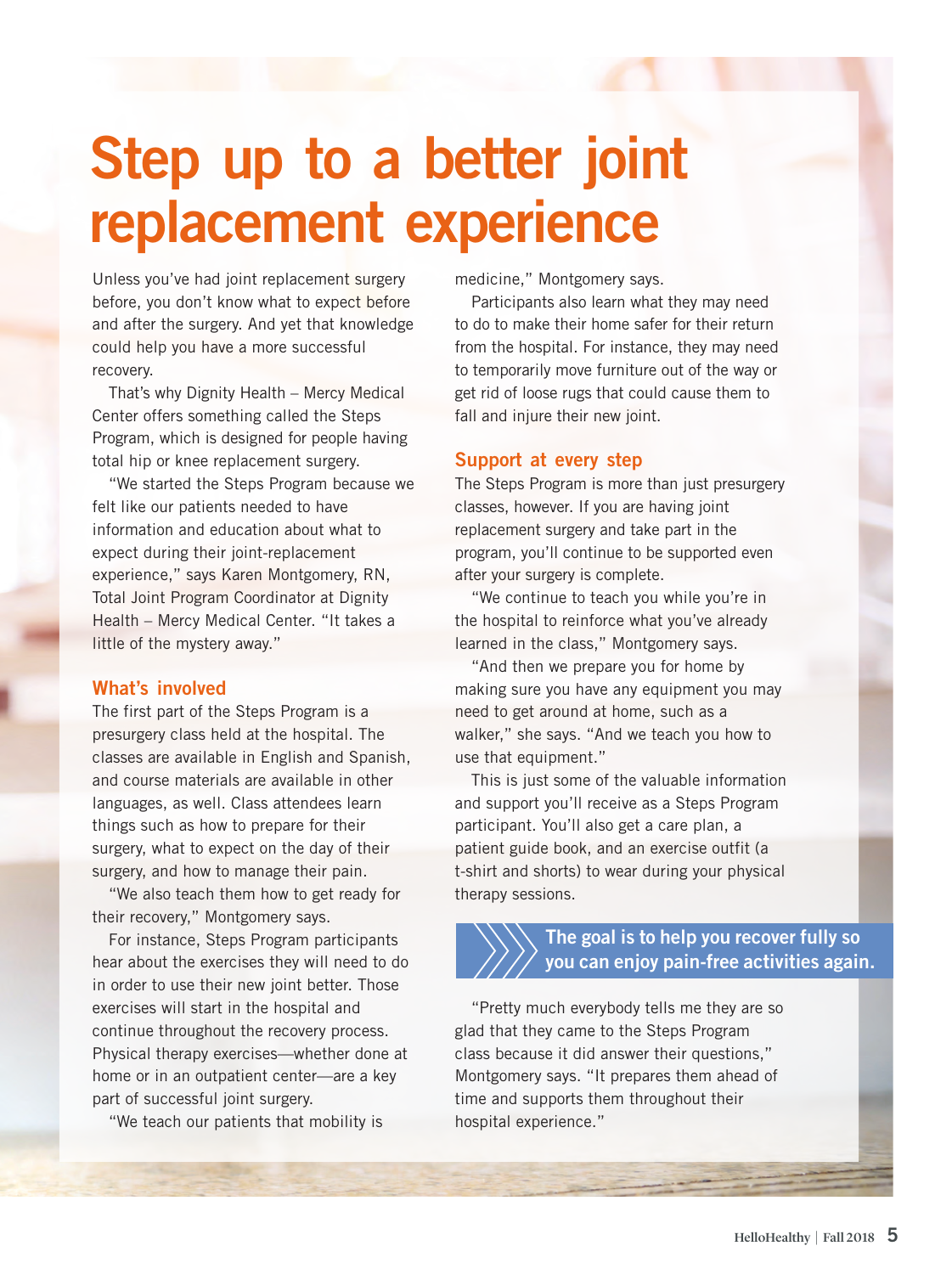# <span id="page-5-0"></span>The inside scoop on robotic surgery



The new high-tech da Vinci Xi robotic surgery system is helping to make surgery at Dignity Health – Mercy Medical Center even more precise and better for patients.

Ibrahim Azer, MD, with Dignity Health Medical Group – Merced, is one of the surgeons who uses this system. Here he answers some common questions about this state-of-the-art system.

#### Q: How does the robotic system work?

A: A lot of people think the da Vinci robot does the surgery by itself—it does not. It helps the surgeon perform minimally invasive surgery. The robot has arms to which we attach small instruments, like cutting and cauterizing tools and a camera. To perform surgery, we control these instruments from a console in the operating room.

#### Q: What surgeries is it used for at Dignity Health – Mercy Medical Center?

A: Robotic-assisted surgery has many uses. Currently, we use it for colon, small bowel, hernia, gallbladder, and acid reflux disease surgeries. But I expect we will add prostate, gynecological, urological, kidney, and other surgeries in the future.

#### Q: What are the advantages of the da Vinci robot to the patient and to the surgeon?

A: Robotic surgery can have many patient benefits compared to traditional open surgery and laparoscopic surgery.

For some types of surgery, there may be less blood loss, faster healing, and less pain after the surgery. Unlike a handheld surgical camera, the robot's 3-D camera is not subjected to unwanted motion. So it's easier to see what we're working on.



The robot's movements are also very precise. This makes it easier to perform difficult surgeries in narrow spaces, like the pelvic area.

All of this may help reduce complications and make surgery safer for patients. Robotic surgery also reduces fatigue for the surgeon. We are seated and relaxed at the console instead of standing for the operation.



Da Vinci robotic surgery is a lessinvasive technique that offers many benefits so that you can get back to enjoying your life as soon as possible.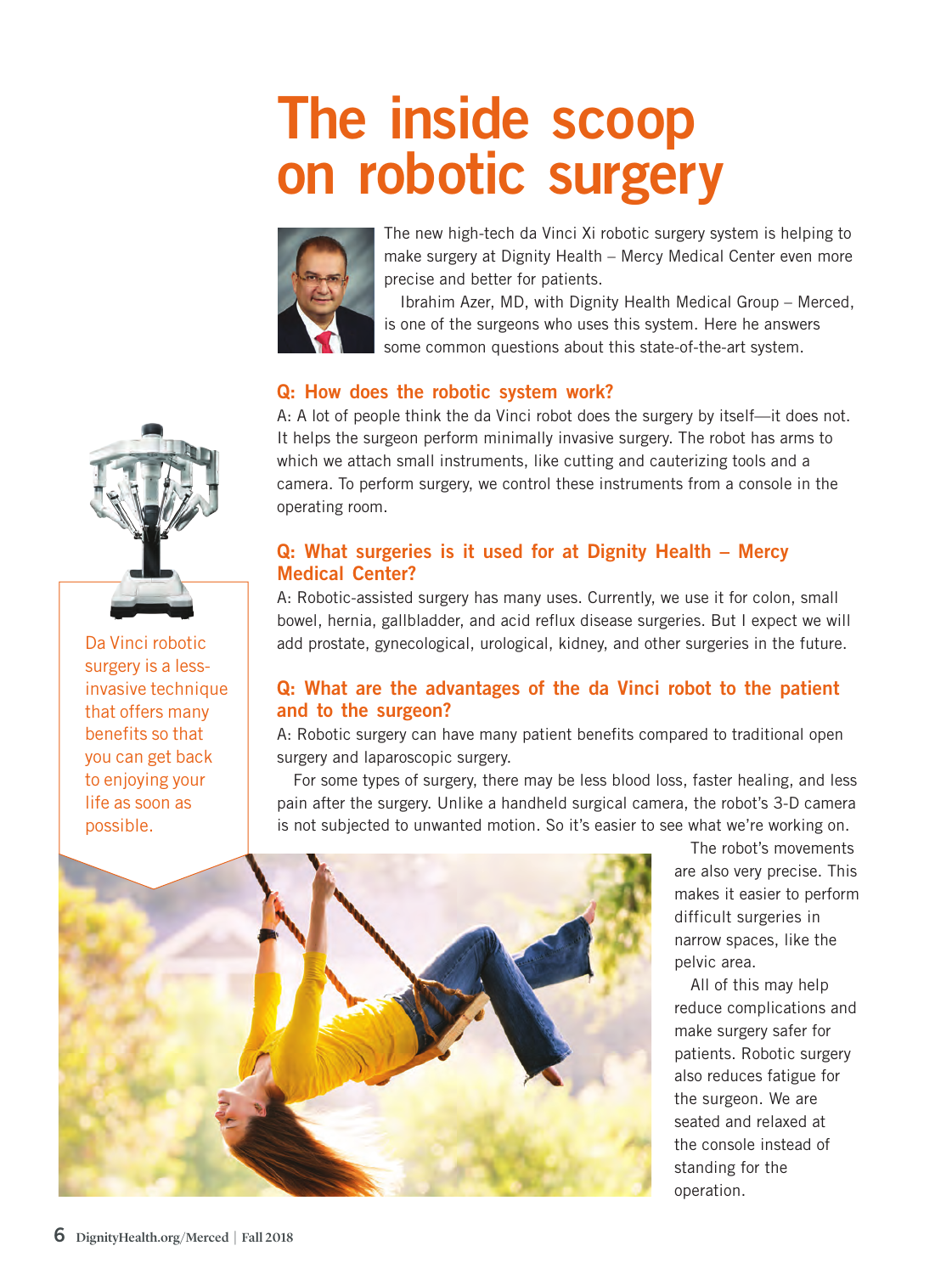# Make friends with fresh herbs

If you want to perk up the flavor of foods without adding salt, here's a simple solution: herbs. Fresh ones in particular can liven up almost any recipe or food, even bland ones. And there are some especially tasty pairings. For instance, combine:

> Basil with veggies, eggs, pastas, low-sodium pizza, chicken, and fish dishes. For a simple dish, layer slices of tomato; low-fat, low-sodium mozzarella; and basil leaves. Drizzle with olive oil and add a few shakes of black pepper. Cilantro with beans, tomatoes, corn, peppers, avocados, and rice. For a simple dish, mix together black beans, corn, chopped red bell pepper, chopped jalapeños, cilantro, and a squeeze of lime juice.

Mint with fruit cups, carrots, cucumbers, peas, lamb, beans, and unsweetened iced tea or water. For a simple dish, cut up watermelon and cantaloupe. Drizzle with a mixture of mint and low-fat yogurt.

#### Store smart

You don't want to let fresh herbs go bad before you use them.

Leafy herbs—such as basil, cilantro, and mint—will keep for several days with their stems in water, like flowers. Just trim the stems at the bottom first. But keep basil at room temperature, not in the fridge. Wrap woodier herbs, such as rosemary, thyme, and sage, loosely in a paper towel. Then seal in a plastic bag and store them in your refrigerator's crisper drawer.

Source: American Heart Association

# If plain water doesn't entice you, how about giving it a<br>refreshing change? Here are some naturally healthy flavenhancers—and you can also have fun experimenting

Break the ice

or chopped fruit.

Make flavored ice cubes with 100 percent fruit juice, unsweetened tea,

#### Stay hydrated with these tasty twists on water

refreshing change? Here are some naturally healthy flavor enhancers—and you can also have fun experimenting with what you have on hand.



Herbal infusion Fresh herbs, like basil and mint leaves, add unique and flavorful notes.



Fruit forward Add cubed melon or fresh or frozen berries. Add slices of orange, lemon, or lime, or squeeze in some juice. .



Lime and cucumber

Sources: American Diabetes Association; American Institute for Cancer Research